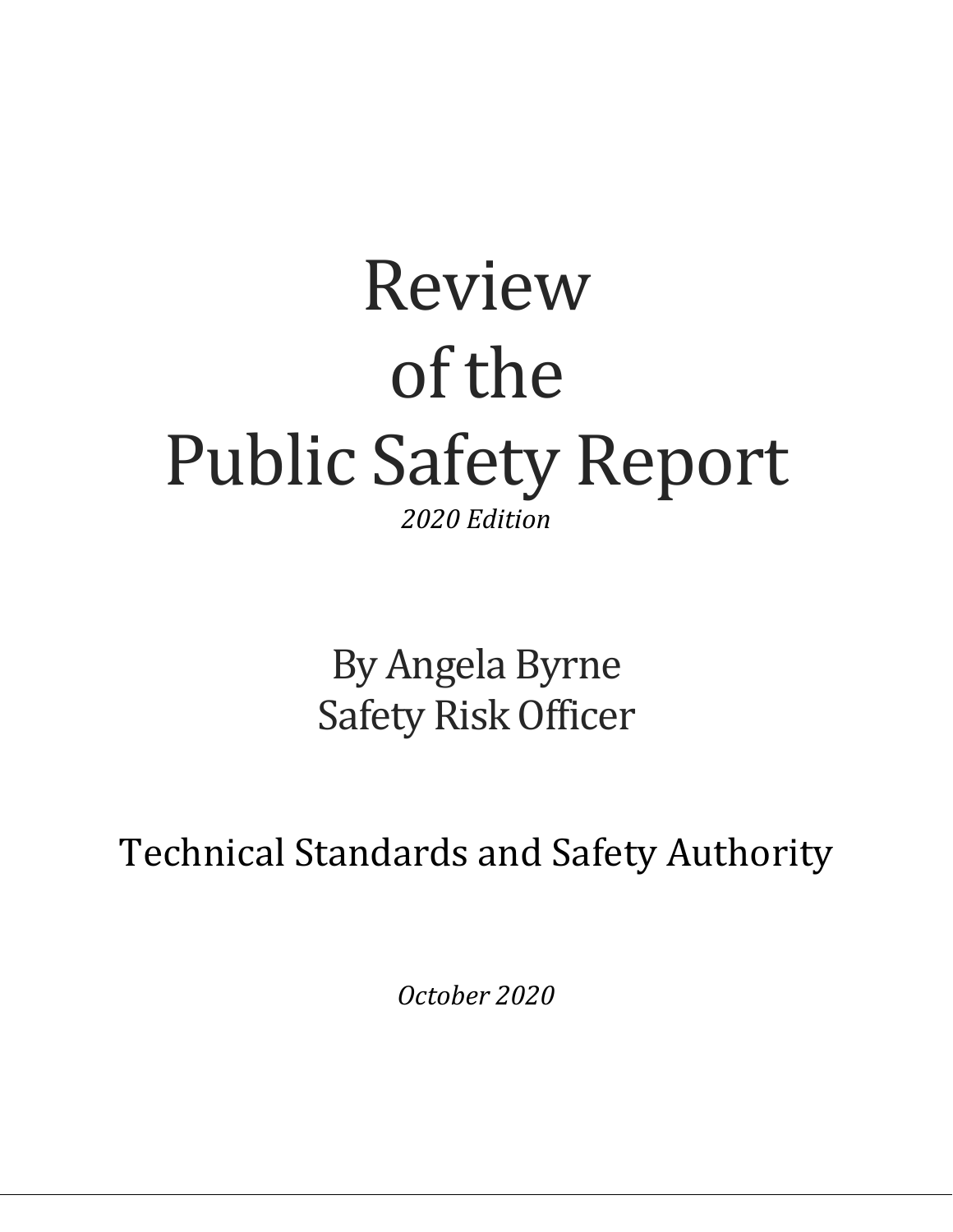## **Contents**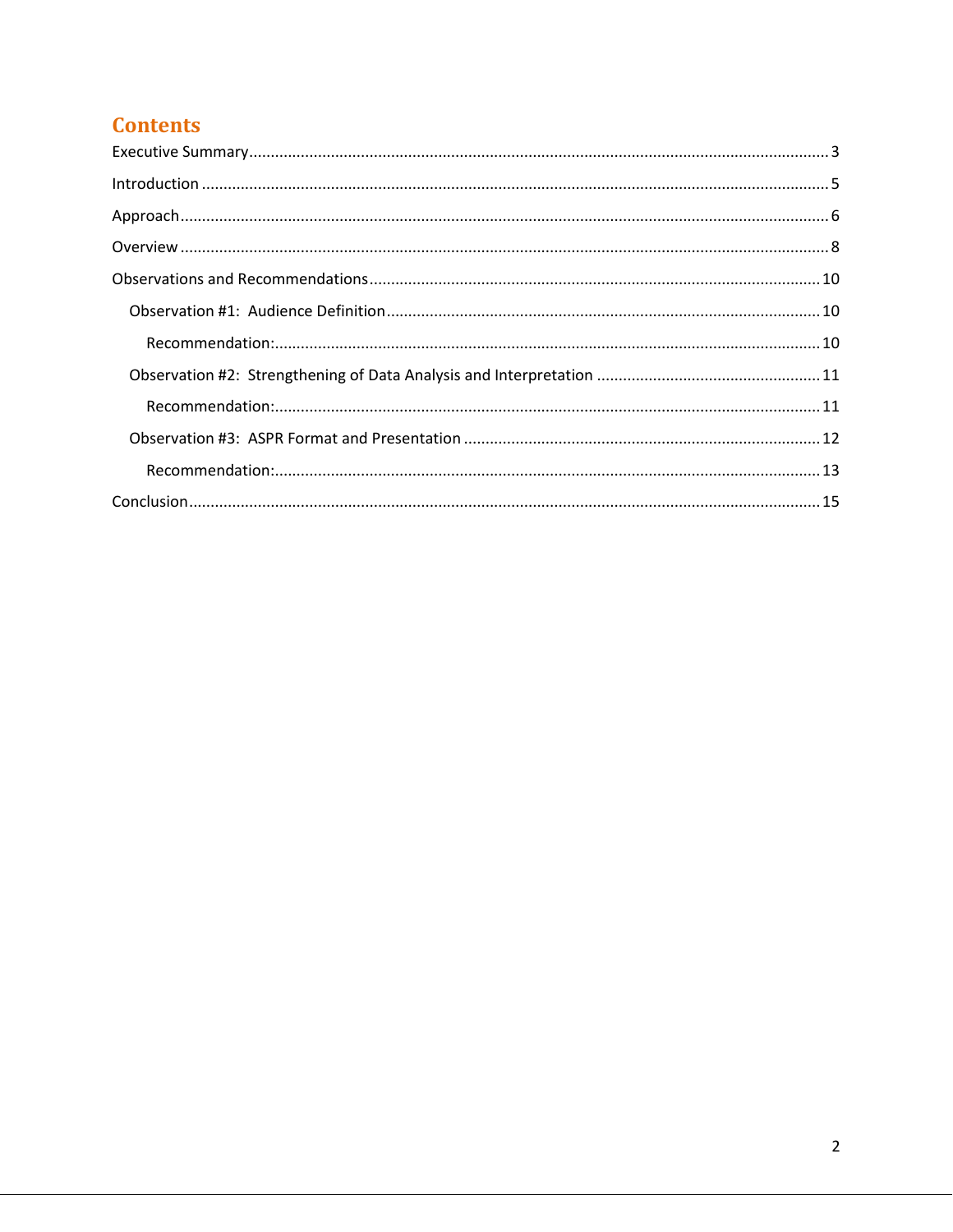# <span id="page-2-0"></span>Executive Summary

Last year the Technical Standards and Safety Authority (TSSA) took steps to strengthen the effectiveness of the Safety and Risk Officer (SRO) role. The new mission of the role is to provide the Board of Directors with an independent review of the public safety responsibilities assigned to TSSA, including the review of its' Annual Public Safety Report (ASPR).

An objective centric approach was used to review the ASPR for the purpose of assessing the quality, accuracy and clarity of the data used in the report. This approach was chosen as it provides recommendations that leverage limited resources to increase the certainty that an objective will be achieved.

The approach begins by determining the objective and understanding the obstacles that can get in the way of achieving the objective. The objective anchoring this review was TSSA delivering an ASPR that presented a reliable picture of the state of safety on the sectors that it regulates based on quality, accurate and clear data.

Based on the review of documents and discussions with staff I identified obstacles that could get in the way and developed an understanding of the action TSSA was taking to increase the chances of presenting a reliable picture of safety.

Overall, the quality, accuracy and clarity of the data used in the ASPR continues to be strengthened as TSSA has implemented changes in response to recommendations from the Auditor General and TSSA's Internal Audit department. Progress has been made in strengthening data collection processes, strengthening the analysis of the data and quality control processes.

The review identified three areas that will leverage work underway, make the best use of limited resources and continue to strengthen the ASPR; defining the audience for the ASPR, continuing to strengthen data analysis and interpretation and enhancing the format and presentation of the report.

TSSA took steps to align content and format of the fiscal year 2020 (FY20) ASPR to appeal to two distinct audiences. Continuing work in this area to clarify the primary reader will drive efficiencies as it takes the guess work out of what is needed to improve quality as determined by the reader. It is recommended that steps be taken in fiscal year 2021 (FY21) to clearly identify the primary reader and actively solicit their feedback to confirm the objective of the ASPR and audience needs are being met.

It is generally accepted that the quality of the ASPR would be improved by including content that helps the reader interpret the multiple numeric measures included in the report. For the FY20 edition, steps were taken to more effectively bring together the various skills and expertise needed, and this appears to be making a difference in the analysis, interpretation, and presentation of the data. It is recommended that collaboration between the Public Safety Risk Management (PSRM) department, the Statutory Directors and their teams and Communication staff continue to be strengthened as it will be instrumental in enriching the quality of data in the ASPR.

TSSA also uses various visual graphs and charts to aid in the interpretation and provides case studies and Statutory Director messages to foster an understanding of the significance of the data and several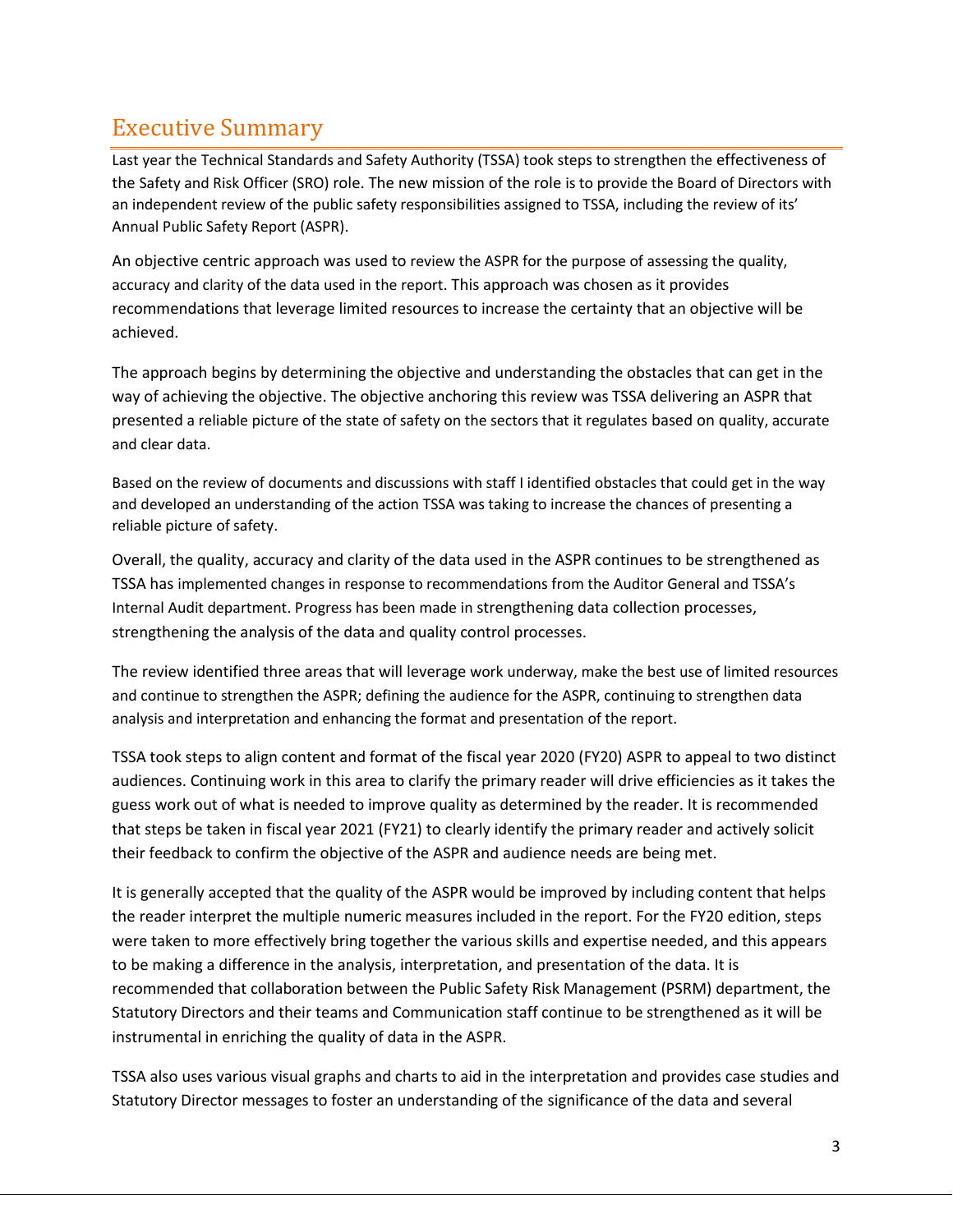improvements were implemented for the FY20 edition. As TSSA responds to the suggestions from the Peer Review Forum convened in FY20, it is recommended that improvements to case studies and messages from statutory directors be considered.

As noted above, the quality, accuracy and clarity of the data used in the ASPR continues to be strengthened. Implementing the recommendations in the three areas discussed will continue to build on work underway and improve the quality of the ASPR. It should be noted that the observations and recommendations provided in this report were only made possible through the generous participation and engagement of the participants. Their commitment to acting will strengthen the value of the ASPR in measuring safety outcomes and communicating them to the public.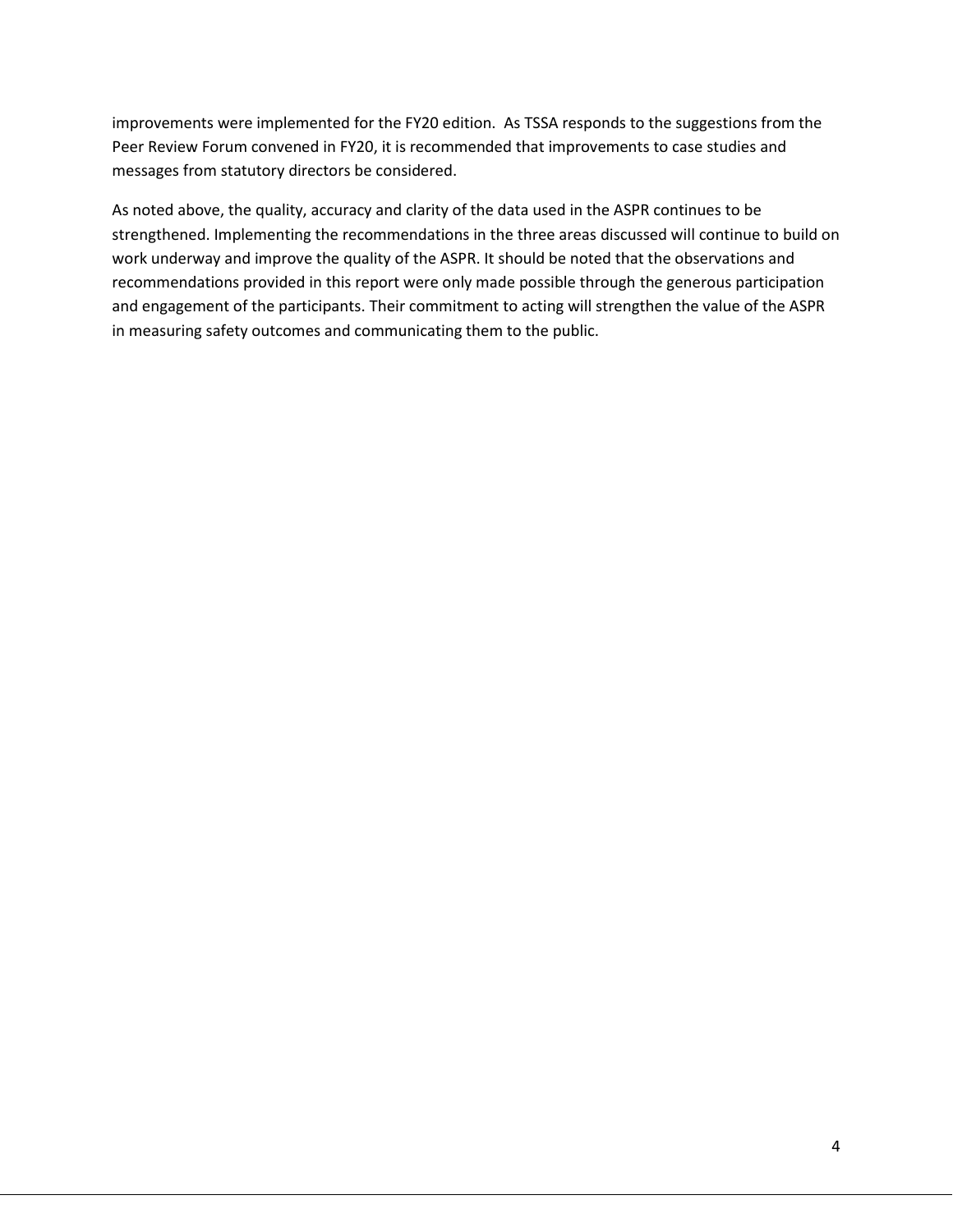## <span id="page-4-0"></span>Introduction

Mandated by the Government of Ontario, the Technical Standards and Safety Authority (TSSA) is Ontario's public safety regulator in key sectors: fuels; elevating and amusement devices; and boilers, pressure vessels and operating engineers. TSSA is governed by a 13-member board of directors and is accountable to the government of Ontario, residents of Ontario and other stakeholders. The Ministry of Government and Consumer Services (MGCS) is the Ontario government body that sets public safety policy, oversees the delivery of safety services and TSSA's organizational performance and retains authority for the Technical Standards and Safety Act, 2000.

A [Memorandum of Understanding](https://www.tssa.org/en/about-tssa/resources/MEMORANDUM-OF-UNDERSTANDING---October-2019.pdf) (MOU) between the MGCS and the TSSA clarifies the roles, duties, and responsibilities of each party in relation to the administration of the Act, and administrative matters under the Act.

The Safety and Risk Officer (SRO) position is established through the Technical Standards and Safety Act and is further outlined in the MOU. The creation of the position was aimed at improving technical safety in the province and over the last year TSSA has taken steps to strengthen the effectiveness of the role.

The new mission of the SRO is to provide the Board of Directors with an independent review of the public safety responsibilities assigned to the TSSA pursuant to the Technical Standards and Safety Act (Act). To this end, the SRO will furnish analysis, recommendations and information concerning the safety activities. In performing its role, the SRO will strive to be an advocate for best practices.

The SRO duties include the review of the Corporation's Annual Public Safety Report (ASPR) for the purpose of assessing the quality, accuracy and clarity of the data used for the report.

The annual ASPR relates critical information about the documented state of safety in the places where Ontarians live, work and play. It provides key safety related information on the sectors that TSSA regulates and its evaluation of its own performance. It estimates the level of risk Ontarians are exposed to through TSSA-regulated technologies, devices, equipment and certified trades people.

The results of my review of the ASPR are provided in this report. The report is intended for the sole purpose of assisting the Board of Directors and management in taking steps to continually strengthen the value of the ASPR in measuring safety outcomes and communicating them to the public. As such, the observations and recommendations expressed in this report are written exclusively for the use of the Board of Directors and management and will not be suitable for other purposes. The report is not to be interpreted as the results of an audit, review, or assurance engagement as defined by the Canadian Standard on Assurance Engagements.

The report that follows presents the work that was done, observations and recommendations.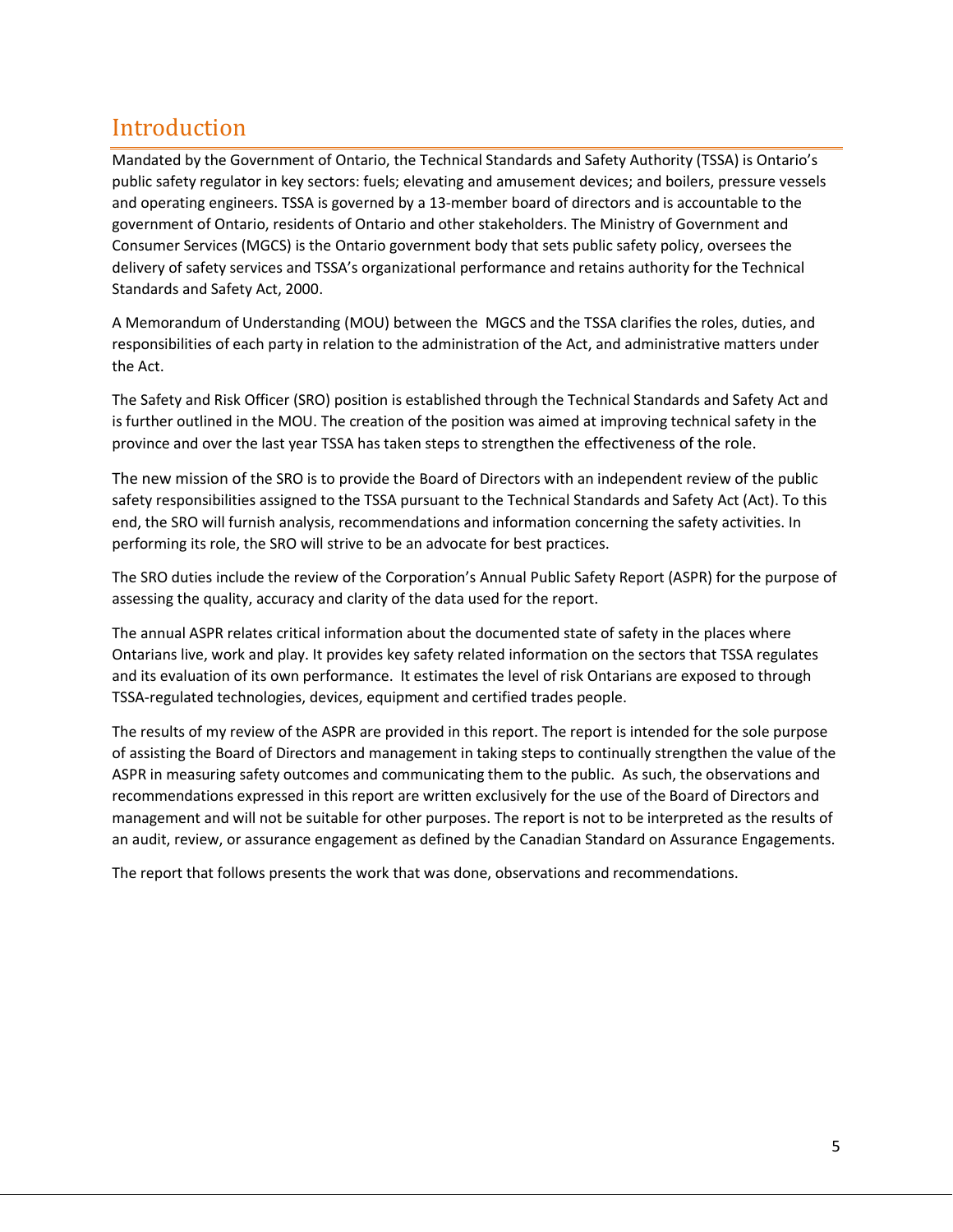# <span id="page-5-0"></span>Approach

An objective centric approach was used to review TSSA's Annual Public Safety Report (ASPR) for the purpose of assessing the quality, accuracy and clarity of the data used for the report. This approach was chosen as it provides recommendations that leverage limited resources to increase the certainty that an objective will be achieved.

An objective centric approach begins by determining the objective and understanding the obstacles that can get in the way of achieving the objective. The approach considers the actions that are being taken to address the obstacles and determines if additional action is needed to increase the chances that the objective will be achieved. The objective centric approach provides a number of benefits, including a focus on the most significant threats to the objective and developing recommendations that will make the best use of limited resources to increase the chances of success.

The objective anchoring this review was TSSA delivering an ASPR that presented a reliable picture of the state of safety on the sectors that it regulates based on quality, accurate and clear data.

With that in mind, I began by developing an in depth understanding of the processes in place to produce the ASPR. Reliance was placed on the Auditor General's report of the audit of TSSA in 2018; with particular attention paid to the observations and recommendations related to the ASPR and data quality. I also relied on the Public Safety Decision Making Process Audit Report by Internal Audit completed in 2020 and supporting documentation used to inform that audit. It was important that I understood the action TSSA was taking in response to both of these reports in order to avoid wasting time reviewing or drafting recommendations for work that was already in progress.

A number of additional documents were reviewed supported by discussion with individuals involved in producing the ASPR. My review sought to understand what data was used in the various processes related to the three areas of public safety services:

- Boilers and Pressure Vessels and Operating Engineers
- Elevating Devices, Amusement Devices and Ski Lifts
- Fuels

To increase my understanding of the quality assurance processes performed by the Public Safety Risk Management (PSRM) department I followed several data points extracted from the information system through analysis to reference in the final report.

Based on the documents and discussions with staff I identified obstacles that could get in the way of presenting a reliable picture of safety in the ASPR. This was followed by developing an understanding of the action TSSA was taking to increase the chances of achieving this objective and in consultation with TSSA staff we developed recommendations to strengthen the chances of success.

To ensure the proposed recommendations made the best use of limited resources in strengthening the ASPR, the review engaged a participatory approach. Staff most involved in the ASPR processes were consulted and provided feedback on the observations and recommendations throughout the review. This ensured that recommendations did not duplicate efforts that were already underway in response to the Auditor General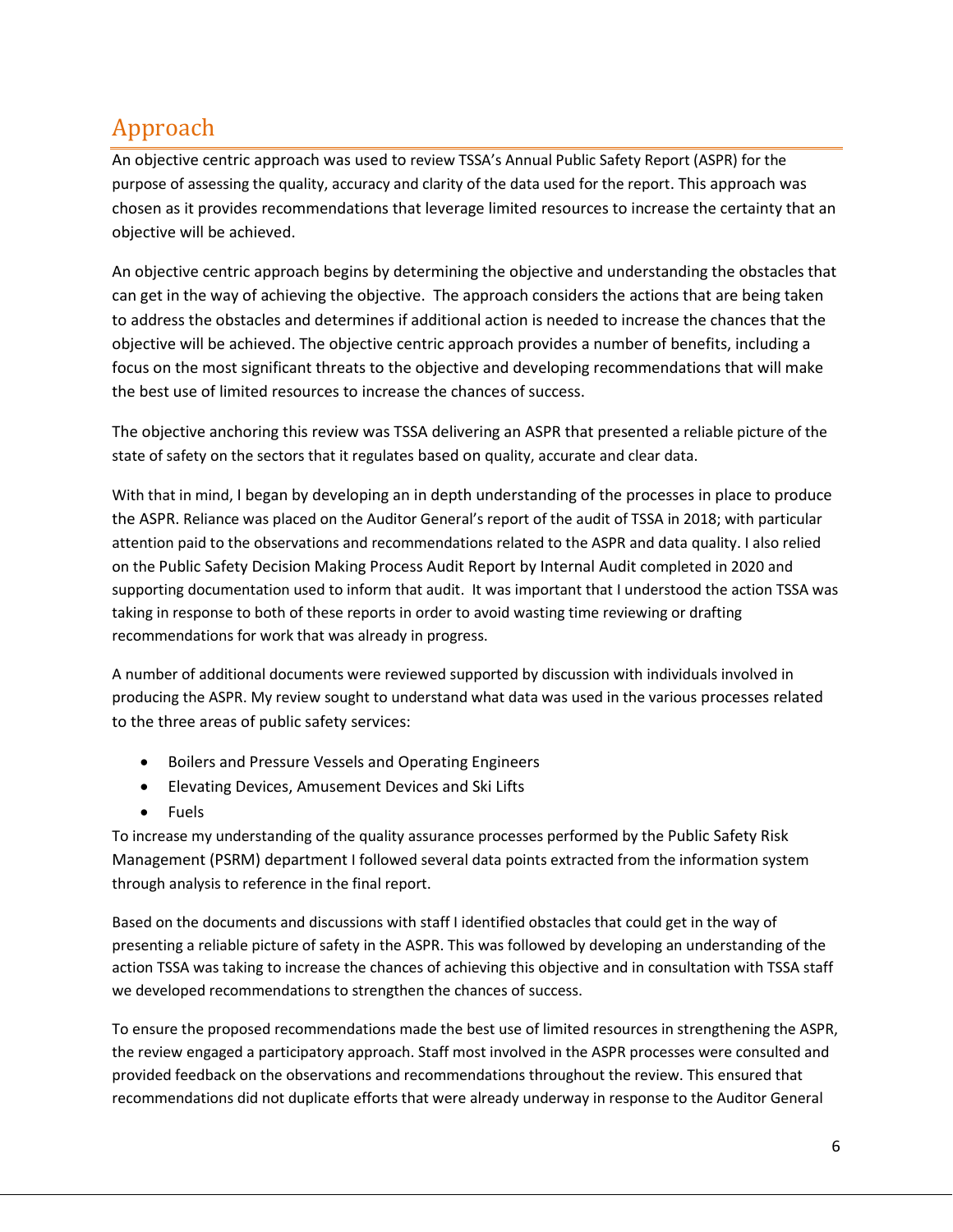and Internal Audit recommendations and fostered an understanding of the rationale for the recommendations and commitment to implementation.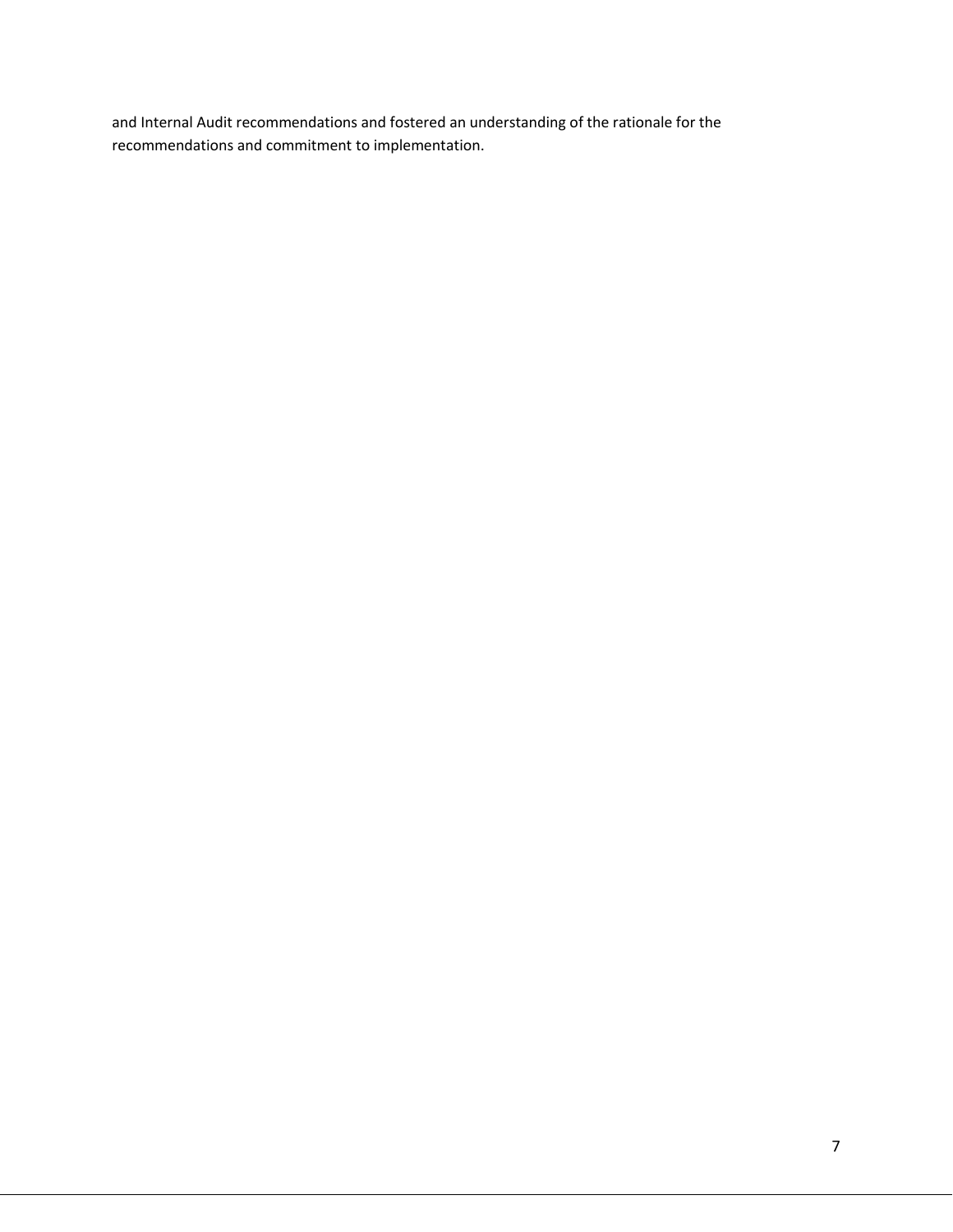## <span id="page-7-0"></span>**Overview**

The annual ASPR provides key safety related information about the documented state of safety by estimating the level of risk Ontarians are exposed to through TSSA-regulated technologies, devices, equipment, and certified trades people. Ensuring that the ASPR presents quality, accurate and clear data is necessary to ensure a reliable picture of the state of safety and to assure readers that the sectors do not present an unacceptable risk of harm.

TSSA has implemented changes in recent years to improve the quality of the ASPR and has responded to recommendations made by the Auditor General in its audit of TSSA in 2018 and in 2020 by TSSA's Internal Audit department. Recommendations were aimed at strengthening the quality of the data in the ASPR as well as the presentation of that data. TSSA's action is making a difference. Clarity in reporting and improvements in the report format can be clearly seen when comparing the ASPR over several years.

A critical area that has a direct impact on the quality of data reported in the ASPR is the data collection process. If data is not collected or errors are made in reporting source data, conclusions drawn from analysis may be impacted, areas of concern may not be highlighted or addressed, and the reliability of the safety picture may be compromised.

TSSA has made good progress over the last year in strengthening data collection processes. The phased implementation of OASIS (Operations Analytics Safety Innovation System), TSSA's Information and IT system project, is planned to strengthen data collection as it will contain safeguards to prevent data entry errors at the time of manual collection; thereby increasing the accuracy of data collection.

In the meantime, steps have been taken to strengthen existing manual data collection processes. For example, the backlog of inspection data is being addressed and work continues to prevent backlogs from developing in the future. This work will strengthen the quality of data and conclusions as presented in the FY20 ASPR.

Plans are underway to continue to improve data collection in fiscal year 2021 in response to previous recommendations. TSSA will take steps to streamline data collection processes, enhance definitions, instructions, and training for those collecting and entering data and strengthen monitoring of data collection processes. Once implemented these steps will improve the quality of the safety data as presented in the ASPR.

The Public Safety Risk Management (PSRM) department plays a key role in the analysis of data from the field and preparation of the ASPR. Over the last year, they have taken a number of steps to strengthen the analysis of the data. Recommendations from Internal Audit to update formulas and algorithms driving data analysis were implemented along with recommendations from a Peer Review to improve trend analysis, including incorporating external data, and refining risk weightings and scores. These improvements will enhance the understanding of the safety picture as presented in the ASPR and lead to a better understanding of the impact of trends on safety.

PSRM has also strengthened its quality control processes to improve the accuracy of its analysis and conclusions. It has formalized its review process with the implementation of the Quality Management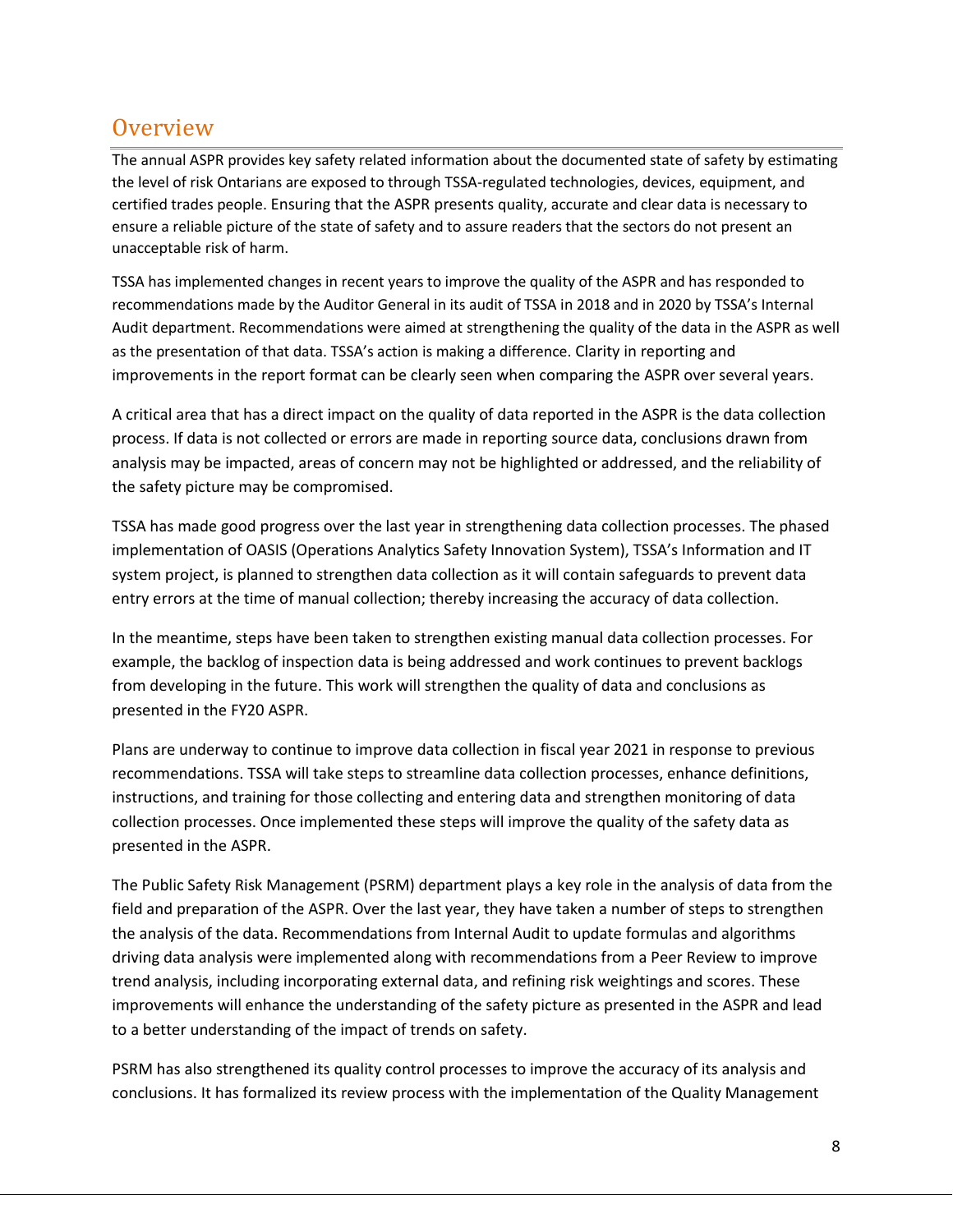System (QMS) Manual that includes a system of checks and balances to ensure data is accurate and valid. In following through several data points through the quality control process from data extraction to reference in the report nothing came to my attention that indicated the processes were not designed effectively.

Overall, the quality, accuracy and clarity of the data used in the ASPR continues to be strengthened. The following observations and recommendations are intended to build on the work in progress and continue to strengthen the value of the ASPR in measuring safety outcomes and communicating them to the public.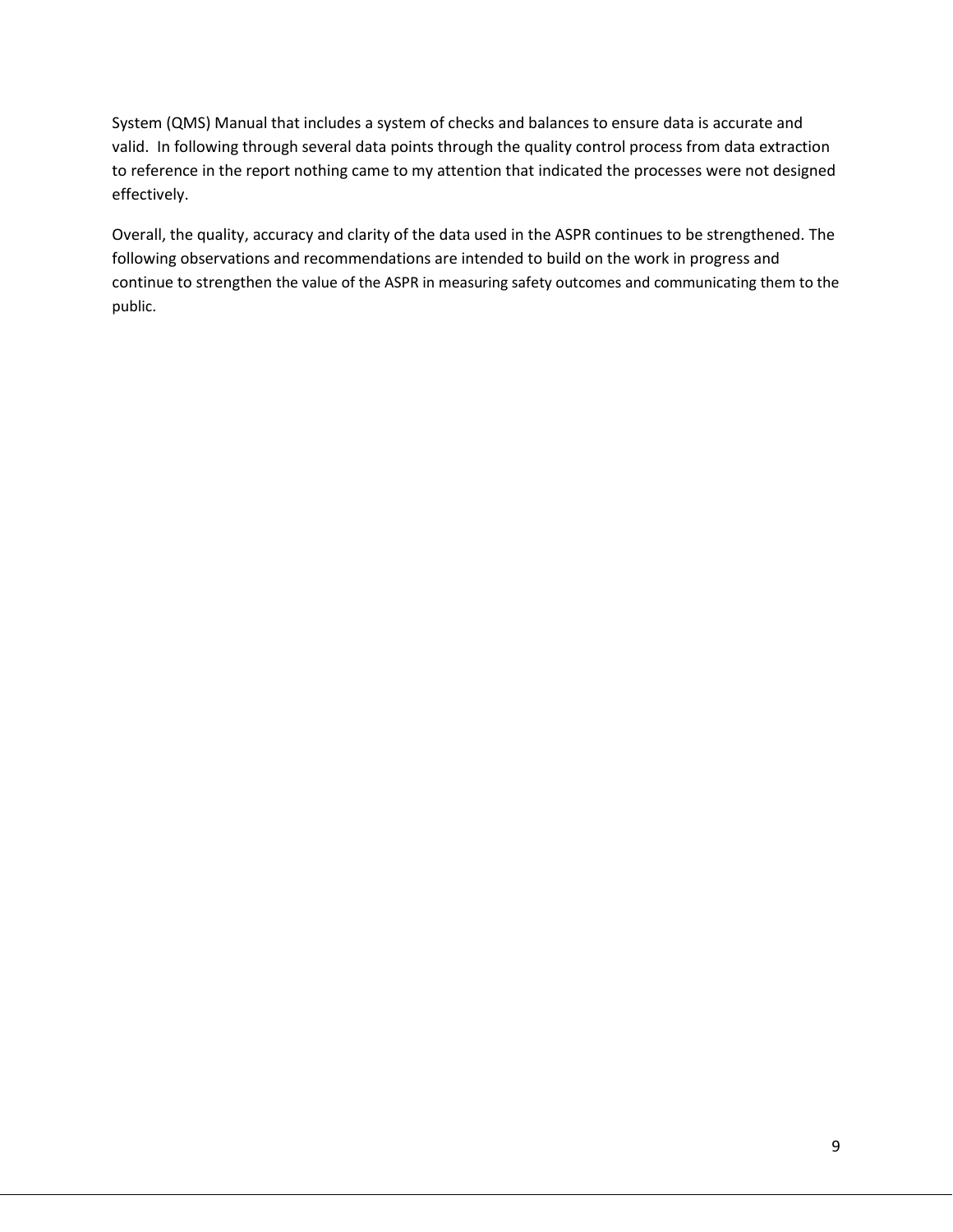# <span id="page-9-0"></span>Observations and Recommendations

In developing the observations I considered the obstacles that would get in the way and the actions that TSSA is currently taking to deliver a report on safety data that provides a complete, accurate and reliable picture of the safety risks present in the sectors the TSSA regulates.

Recommendations to respond to the observations were developed in collaboration with key participants and are intended to make the best use of limited resources while strengthening future versions of the ASPR.

## <span id="page-9-1"></span>Observation #1: Audience Definition

The quality and value of a report can only be determined by the intended readers of a report. In situations where more than one primary audience for a report is identified it becomes challenging to balance the needs of the readers. In doing so there is a risk that neither audience is satisfied and the quality and value of the report in the eyes of the reader are diminished.

The intended audience for the ASPR appears to be the clients that TSSA regulates however there are varying views and discussion as to other readers that may have an interest and the best way to address their needs.

Although additional work in this area, such as defining the primary reader of the report and their needs was originally planned for fiscal year 2020 (FY20) the impact of COVID on resources prohibited any significant changes. Instead smaller changes were made to the report presentation.

TSSA took steps to align content and format of the FY20 report to two distinct audiences; anyone in Ontario interested in understanding safety and sources of risk and industry stakeholders. The language and visuals used in each section are intended to appeal to the needs of the two audiences.

Without further clarity as to the primary reader of the ASPR and their needs, it will continue to be a challenge to deliver a report in an appropriate format with the correct level of information. It will also be difficult to incorporate any feedback offered and reconcile any conflicting needs such as providing more or less content.

Clarity in this area will drive efficiencies as it will take the guess work out of what is needed to improve the quality of the report. For example, a solid understanding of the needs of the primary reader will provide clear direction as to the type of content and level of detail to include in the report. Identifying the primary reader will also make it easier to solicit feedback directly from the audience and adjust the report, as necessary. Finally, clearly defining the audience will assist the Statutory Directors in drafting their message and responding directly to the needs of the audience.

In fiscal year 2021 (FY21) TSSA expects resources will allow for further clarity as to the primary reader of the report. As an initial step TSSA will seek feedback on the FY20 ASPR from industry experts through the advisory councils.

#### <span id="page-9-2"></span>**Recommendation:**

It is recommended that steps be taken in FY21 to clearly identify the primary reader for the ASPR and actively solicit their feedback to confirm the objective of the ASPR and audience needs are being met.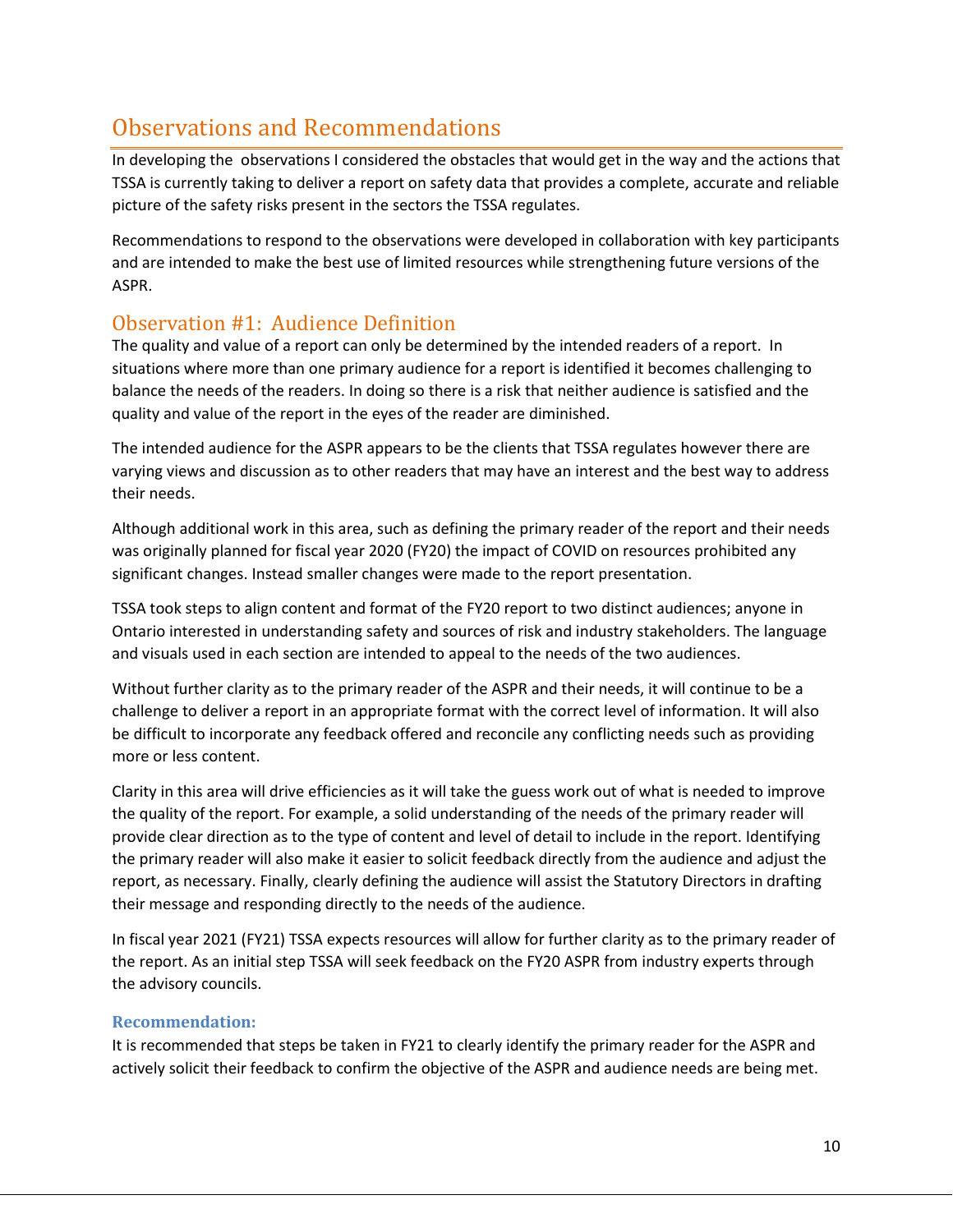## <span id="page-10-0"></span>Observation #2: Strengthening of Data Analysis and Interpretation

The ASPR strives to deliver critical information about the documented state of safety in the places where Ontarians live, work and play. In doing so, multiple numeric measures are used to convey this information and some descriptions of measures may be difficult to understand.

Although some readers may be very adept at arriving at their own conclusions as to the state of safety based on the data alone, it is generally accepted that the quality of the report would be improved by including content that helps the reader with their interpretation. It is also viewed as important to provide the TSSA's view on the data and what it means to them.

The preparation of the ASPR draws upon various skills and expertise in TSSA. Statutory Directors require an understanding of the analysis and conclusions provided by PSRM to effectively align data points and safety indicators with observations and feedback from the field. PSRM needs feedback from the Statutory Directors to direct further analysis or interpretation of data and validate their conclusions. Finally, the Communication team plays an important role in pulling together a cohesive document that balances a consolidated picture of the state of safety with individual highlights in program areas.

To be effective the teams need to work together. No one team can be relied upon to deliver the ASPR in isolation. Only an effective joint effort will increase the certainty of delivering a quality ASPR report. For the FY20 edition of the ASPR important steps were taken to increase collaboration between the Communication department, the Statutory Directors, and their teams and the PSRM department.

Presentations on the preliminary analysis and conclusions of the data, led by PSRM, included the Statutory Directors and their teams and Communication staff. Subsequent discussion identified areas requiring further analysis, validated data, and explored content that would be important to a variety of readers of the report. The joint discussions were instrumental for Communication staff in ensuring important key messages and highlights were included in the ASPR and consistency of language was used throughout the report.

Accessing the skills of a copy editor for comprehension and readability of the report as well as a graphic designer to improve the visual presentation of data has improved the quality of the interpretation and presentation of the data in the ASPR.

The increased collaboration for FY20 appears to be making a difference in the analysis, interpretation, and presentation of the data.

Feedback received on the collaboration process this year was positive and thought to be helpful. The value of the collaboration is apparent in the FY20 edition as it provides increased context and colour to the numerical data and conclusions regarding the state of safety are more readily apparent.

#### <span id="page-10-1"></span>**Recommendation:**

It is recommended that collaboration between PSRM, the Statutory Directors and their teams and Communication staff continue to be strengthened as it will be instrumental in enriching the quality of interpretation, conclusions, and presentation of data in the ASPR.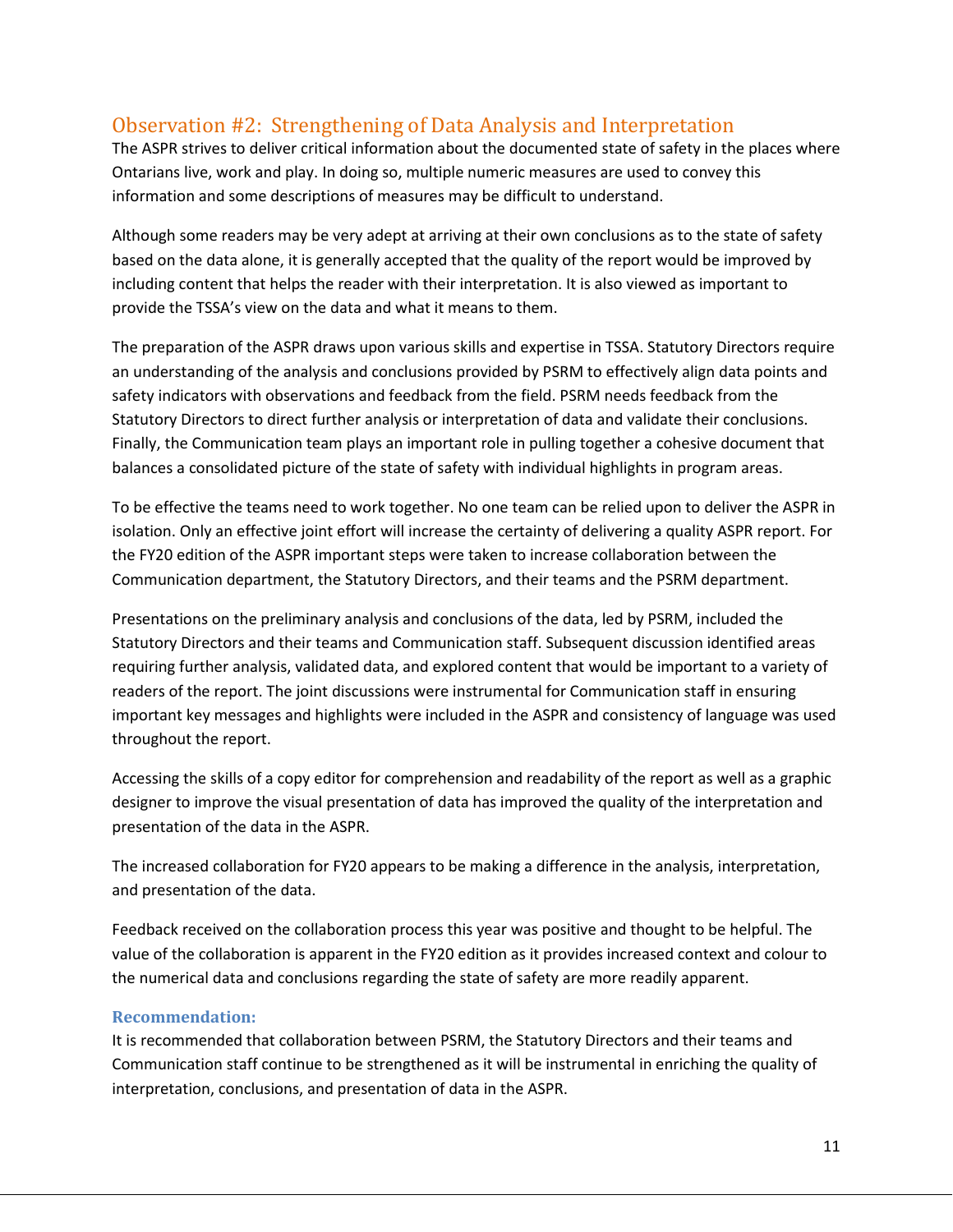As a first step it is recommended that the teams review the process for FY20, identify what worked, and implement action to strengthen collaboration for FY21. Formalizing the process by clarifying roles and the timing of activities may be helpful. To build familiarity and strengthen the interpretation of the data it is recommended that the collaboration process include regular review of key metrics throughout the year. This will also help to alleviate some of the year end pressure associated with producing the report.

### <span id="page-11-0"></span>Observation #3: ASPR Format and Presentation

The FY20 ASPR strives to "paint a picture of public safety in Ontario<sup>1</sup>" by exploring and interpreting "trends and patterns and the impact they have on people in Ontario<sup>2</sup>". In doing so, the application of formatting and presentation of the data plays a critical role in inhibiting or supporting the reader in understanding the data. Ideally TSSA will want the reader to feel they have a good understanding of the state of safety and feel confident TSSA is taking the necessary steps to monitor risk levels or reduce them to an acceptable level.

To ensure the data is interpreted correctly by the reader, TSSA uses various visual graphs and charts to aid in the interpretation and provides case studies and Statutory Director messages to foster an understanding of the significance of the data. The supporting visuals and content are applied consistently to each of the safety programs and helps the reader to understand the safety picture and note areas that may be of concern.

To improve the clarity of the data presented in the ASPR TSSA implemented several improvements for the FY20 edition.

Changes to the layout of the report were made by providing a short "core" report supported by appendices presenting data tables and technical content on the processes and methodologies supporting the content of the ASPR. Much of the content previously included for program areas has been shifted to appendices and the readers attention is captured with succinct bullet points that highlight trends and provide context. The new layout permits the reader to satisfy their level of curiosity as to the details supporting the information supplied in the "core" report. This approach acknowledges that not all readers will be interested in the same level of detail for all safety programs.

Graphs and charts have been improved in FY20. Formatting maximizes white space to make it easier to interpret the graph or chart, data points in graphs have been reduced to highlight the most relevant information and colours in the report comply with AODA (Accessibility for Ontarians with Disabilities Act) standards.

Case studies were implemented in the fiscal year 2019 version and photographs have been added for FY20 to enhance the presentation of examples of TSSA activities and investigations.

Despite the changes, interpretations of trends and the impact on Ontarians is often left to up the reader.

 $^1$  Message from Viola Dessanti, Director, Strategic Analytics, TSSA Public Safety Report 2020, pg. 4 2 Ibid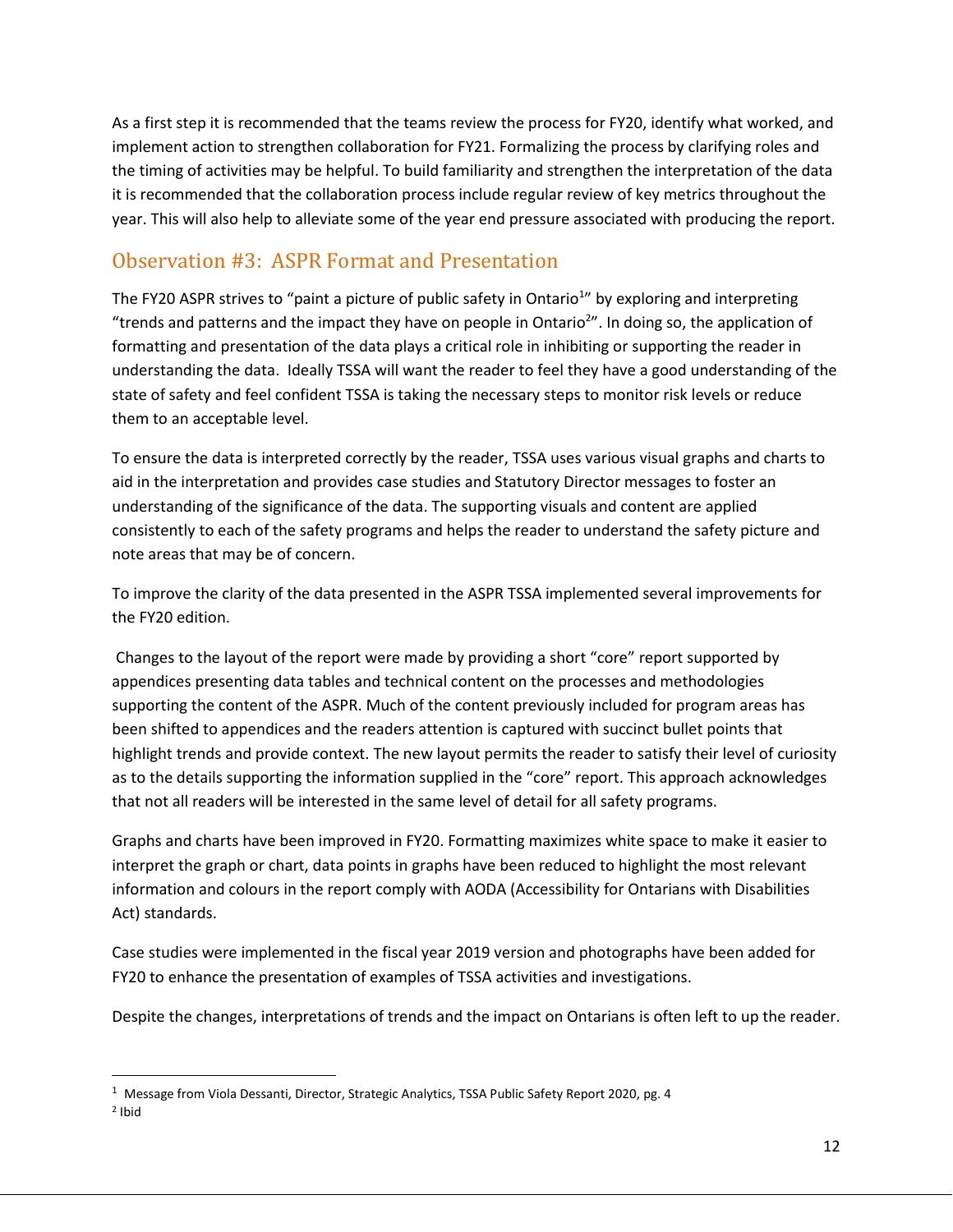Case studies demonstrating TSSA activities do not always link to the safety data or trends presented in the report. For example, the case study on the alkaline hydrolysis machine incident in Quebec clearly describes the incident, the conclusions drawn from the TSSA investigation and the TSSA action implemented. It is not clear how this investigation relates to observed injury burden or risk of injury or fatality; the two main measures of public safety and risk. Readers may wonder if the slight increase in risk of injury or fatality in FY20 was related to conclusions from the case study.

Messages from Statutory Directors offer an opportunity to provide a perspective on the safety trends and TSSA's response. In the FY20 edition there appears to be several formats and the purpose of these messages does not appear to be consistent. Some messages address current initiatives and plans for the upcoming year while others describe a specific situation and what was done, like the case studies. It is often not clear from the message how the reader is to connect the trends in data with TSSA action and impact on people.

Some of the confusion over the purpose of the Statutory Director's message may be attributed to discussion over the years as to how much context to provide to the reader. Does TSSA just provide the data and let the reader come to their own conclusion or provide context to help the reader understand and interpret the data? Enhancements to the presentation of the report over the last few years indicate that TSSA is moving in the direction of helping the reader with the interpretation. Some of this confusion may be cleared as the primary audience is defined in response to recommendation #1.

If the intention of the Statutory Director's message is to demonstrate the connection between trends and patterns and the impact they have on people in Ontario, then the Fuels message achieves that purpose. The Statutory Director's message refers to the decline in risk of injury and fatality, notes a reduction in the severity of harm experienced by Ontarians and attributes the change to 2017 regulation changes, educational campaigns, and awareness initiatives. By explicitly linking the relevant pieces together the reader can easily understand what has changed, why it has changed and action that TSSA is taking or implemented.

The Statutory Director's message also provides an opportunity to highlight the difference TSSA is making in Ontario safety. Noting the TSSA activities beyond inspections and investigations is particularly important to understanding how external factors or human behaviour beyond the control of TSSA are addressed. The value of TSSA activities of education and collaboration with industry councils that are making a difference is not readily apparent from reading the report

TSSA is committed to continuous improvement of the ASPR and additional improvements are being investigated for the FY21 edition. Suggested improvements to the TSSA risk model resulting from a Peer Review Forum convened in FY20 will impact the ASPR format and presentation. For example, plans are underway to continue to improve the ASPR format to make it more user-friendly, interactive and answer such questions for the reader as to "why?" and "so what?"

#### <span id="page-12-0"></span>**Recommendation:**

As TSSA responds to the suggested improvements from the Peer Review, it is recommended that improvements to case studies and messages from statutory directors be considered.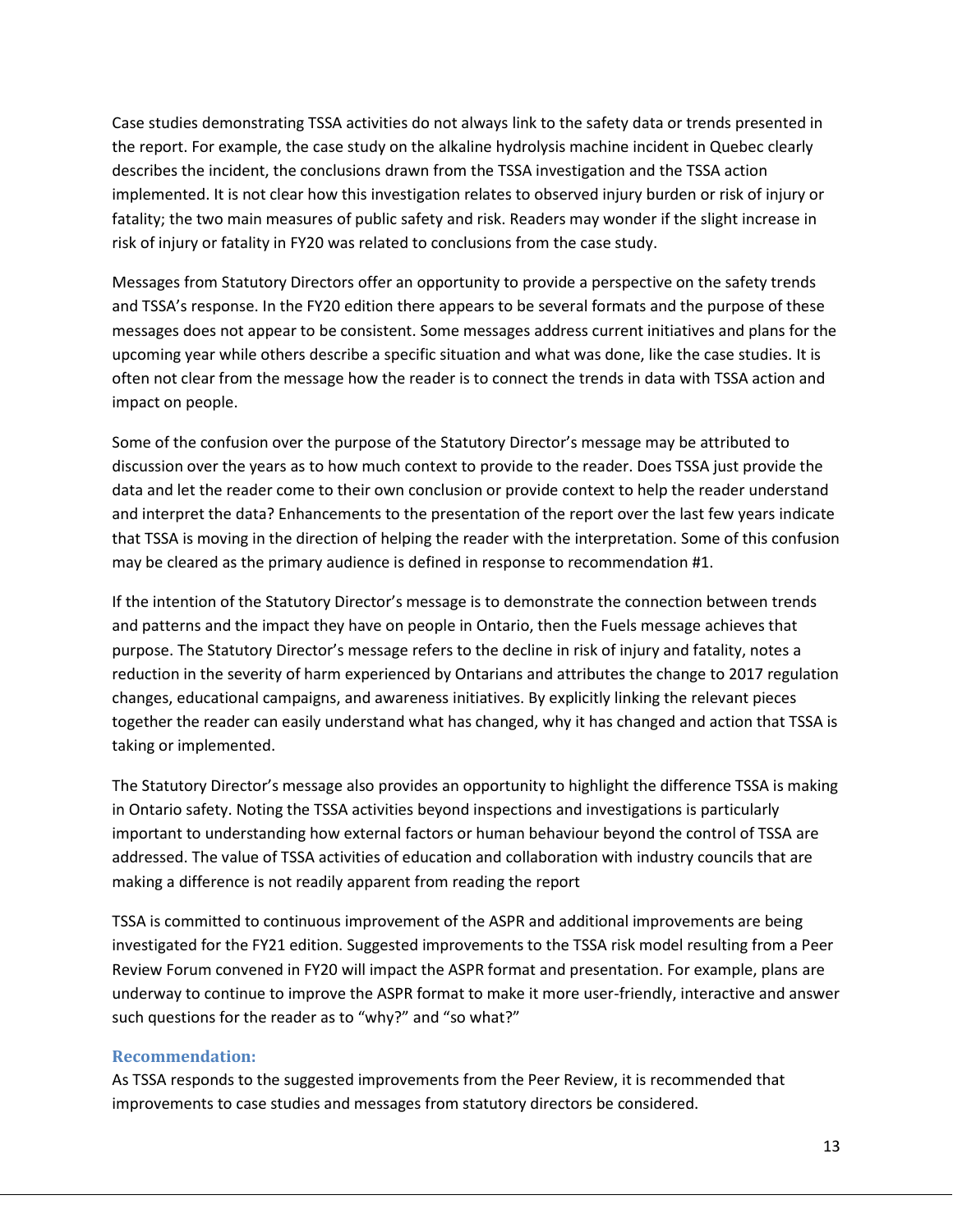Choosing case studies that can be linked directly to incidents or trends in data would assist the reader in linking TSSA activities with safety data. Clearly stating conclusions and TSSA actions will provide confidence in TSSA's ability to respond.

Enhancing the Statutory Director's message as to the activities that TSSA is taking to respond to the data will help the reader to begin to grasp the value of TSSA activities and how they are improving the safety.

These improvements may be instrumental in addressing the Peer Review recommendations on answering readers questions as to "why" and "so what?".